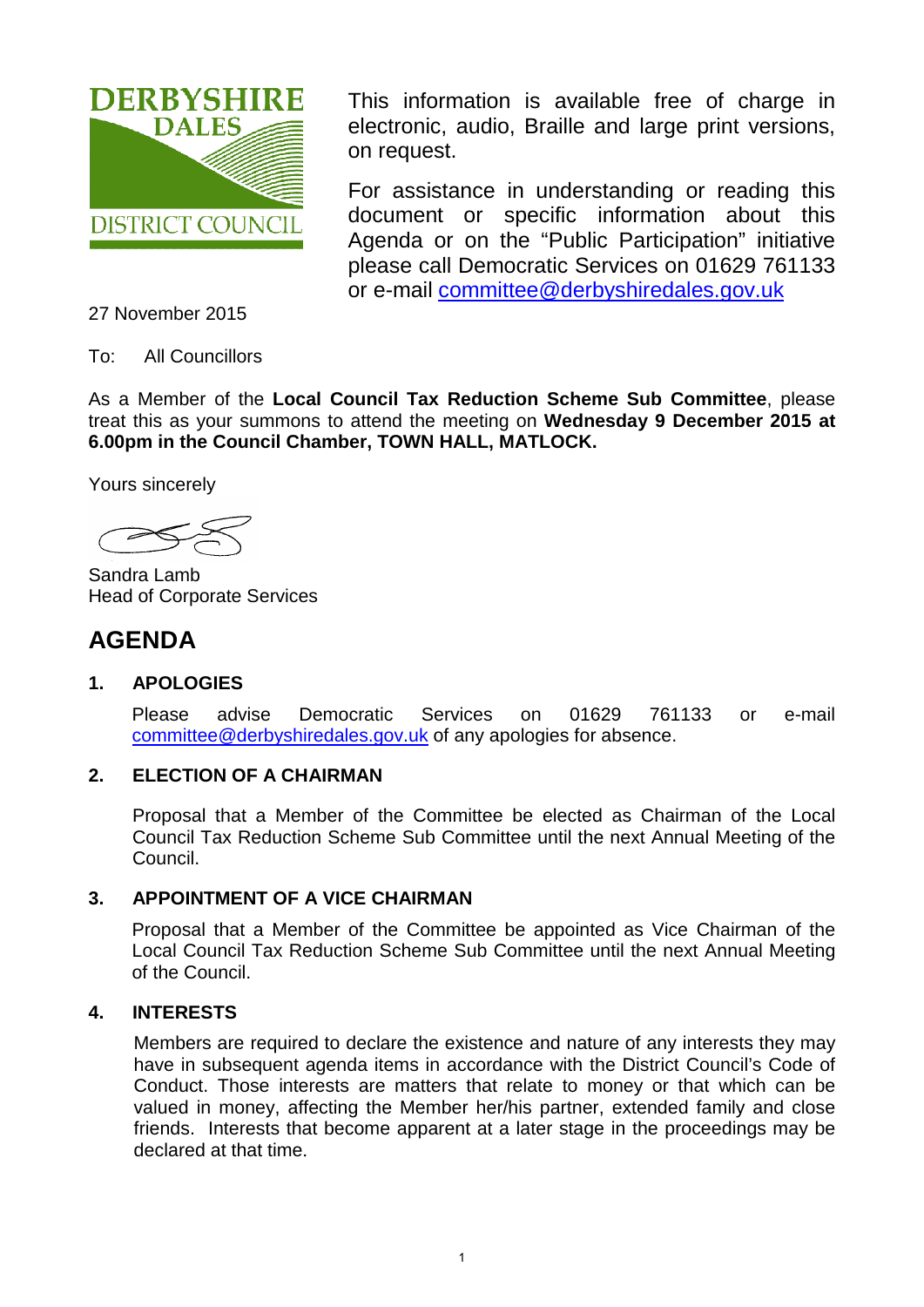#### **5. [PLANNING FOR THE LOCAL COUNCIL TAX REDUCTION SCHEME](#page-2-0)  FOR 2016/17 AND 2017/18 3 - 6**

To notify Members of the requirement for the District Council to update the Local Council Tax Reduction Scheme by 31 January 2016 and to report on the progress made against the timetable set out in the report given to the Governance and Resources Committee held on 16 July 2015.

Members of the Committee – Councillors Albert Catt, Steve Flitter, Chris Furness, Alyson Hill, Jean Monks and Joyce Pawley.

Substitutes – Councillors Sue Burfoot, Mike Ratcliffe, Lewis Rose OBE, Mark Salt, Jacquie Stevens and John Tibenham.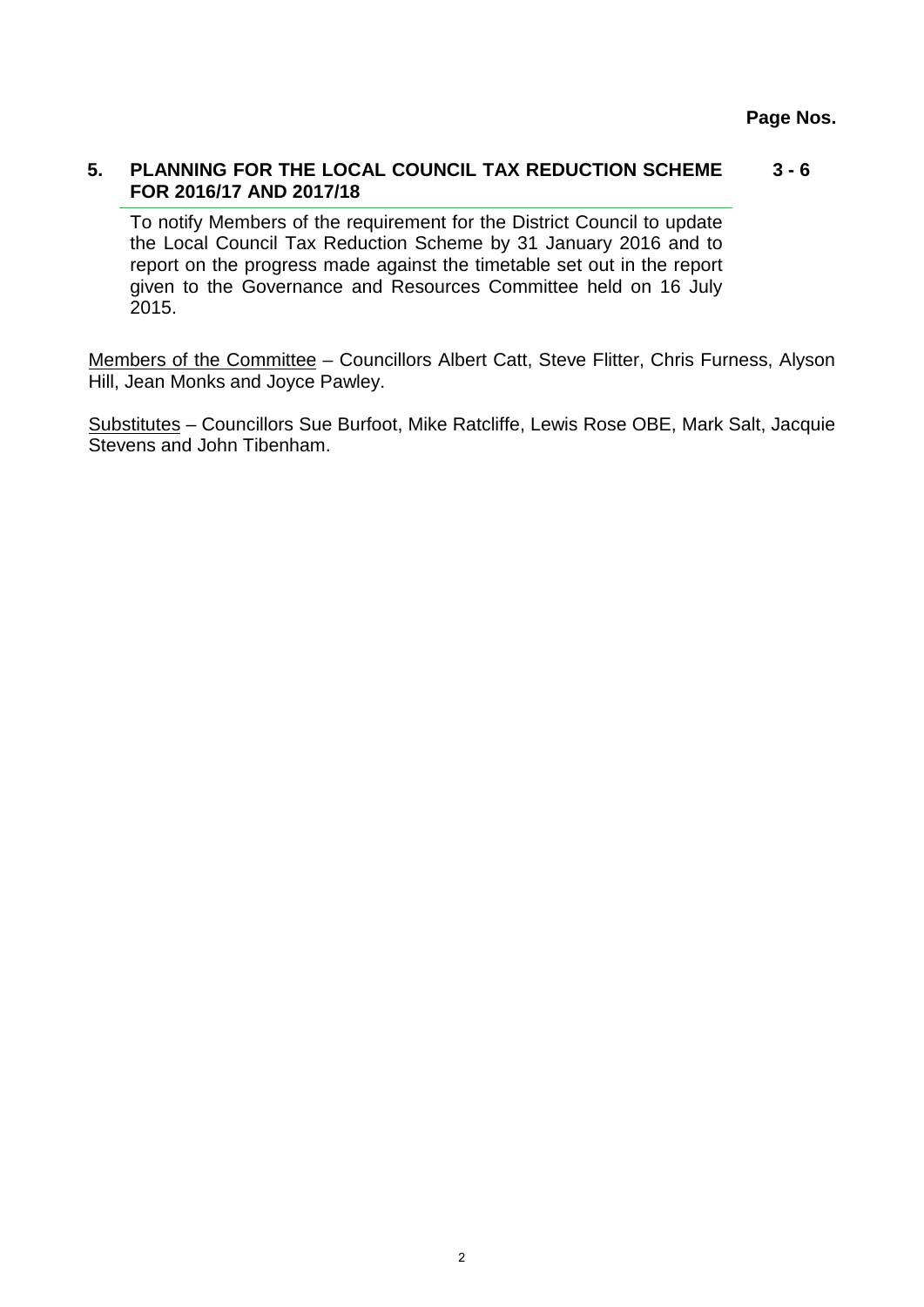### <span id="page-2-0"></span>**NOT CONFIDENTIAL** – For Public Release **Internal Studies Confidential** Leon Mo. 5

LOCAL COUNCIL TAX REDUCTION SCHEME SUB-COMMITTEE 9 DECEMBER 2015

Report of the Head of Resources

# **PLANNING FOR THE LOCAL COUNCIL TAX REDUCTION SCHEME FOR 2016/17 AND 2017/18**

### **SUMMARY**

This report notifies Members of the requirement for the District Council to update its Local Council Tax Reduction Scheme by 31 January 2016 and the progress made against the timetable set out in the report to the Governance and Resources Committee in July 2015.

#### **RECOMMENDATION**

- 1. That no significant changes will be made to the 2016/17 Local Council Tax Reduction Scheme.
- 2. That a report will be presented to Council on 28 January 2016, which will set out a proposed scheme for 2016/17.
- 3. That, when updated regulations become available and have been considered by officers, a further report will be produced for this sub-committee to set out the options for a Local Council Tax Discount Scheme for 2017/18 and the requirements for public consultation.

### **WARDS AFFECTED**

All Wards

#### **STRATEGIC LINK**

The adoption of a local Council Tax Reduction Scheme is a statutory requirement and there is no link to the Council's priorities.

#### **1 BACKGROUND**

- 1.1 The government's spending review on 8 July announced (amongst other things) the following welfare reforms:
	- Changes to tax credits;
	- Changes to disability benefits
	- Changes to housing benefits including a reduction in the annual cap per household in respect of all benefits from £26,000 to £20,000, with any cap being applied to Housing Benefit .

The reforms will take effect from April 2016. Others are planned for 2017. The full details of these reforms have not yet been made available to Council officers.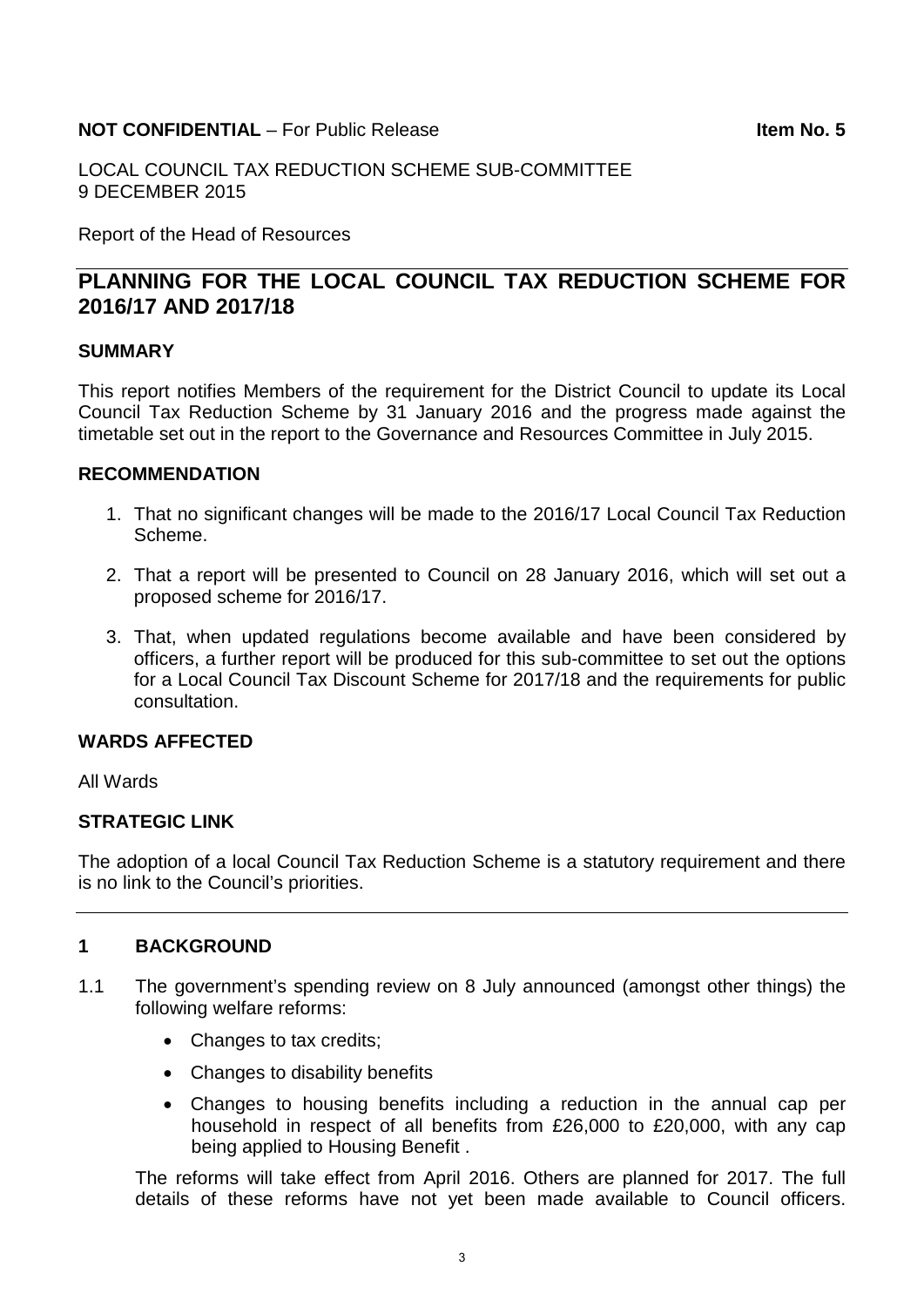However, it is anticipated that the reforms will have a knock-on effect on the cost of the Council's Local Council Tax Reduction Scheme, which would make it unaffordable for the Council unless measures are taken to adjust the local scheme.

- 1.2 As a result of the above, the Governance and Resources Committee agreed in July 2015:
	- 1. That a Local Council Tax Reduction Scheme Sub–Committee of the Governance and Resources Committee is created to investigate and evaluate options within the terms of reference set out in paragraph 2.1.
	- 2. That the Sub-Committee comprise 6 Members based on the rules of political proportionality with provision for substitute members.
	- 3. That discussions are held with other Derbyshire local authorities with a view to reducing the differences on Local Council Tax Reduction Schemes across Derbyshire.
- 1.3 Paragraph 2.1 of that report set out the following Terms of Reference for the Sub-Committee:
	- 1. To investigate and evaluate the options open to the Council and to recommend a Local Council Tax Reduction Scheme for 2016/17 that takes account of the statutory requirements, timescales, financial impact analysis and stakeholder consultation.
	- 2. To evaluate the District Council's ICT system requirements to implement the Scheme successfully.
	- 3. To conduct an Equalities Impact Assessment of the recommended Scheme prior to adoption by the Council.
	- 4. To hold discussions with other Derbyshire local authorities with a view to reducing the differences on Local Council Tax Reduction Schemes across Derbyshire.

# **2 REPORT**

2.1 This report sets out the progress made since July, recommends the actions required to update the Local Council Tax Reduction Scheme and sets out proposed key dates.

Any changes to the Local Council Tax Reduction Scheme must be approved no later than 31st January in the financial year preceding that for which the changes are to have effect. The Council has a legal duty to consult stakeholders and to carry out an equality impact assessment, if significant changes to the scheme are proposed. The following timetable was therefore proposed in the July Report:

| Development of draft proposals                                                   | By 11 September                                                       |
|----------------------------------------------------------------------------------|-----------------------------------------------------------------------|
| <b>Consultation and Equality Impact</b><br>Assessment to be undertaken (9 weeks) | 21 September to 20 November                                           |
| Development of final proposals                                                   | By 15 December 2016                                                   |
| 28 January 2016                                                                  | <b>Council sets Local Council Tax Reduction</b><br>Scheme for 2016/17 |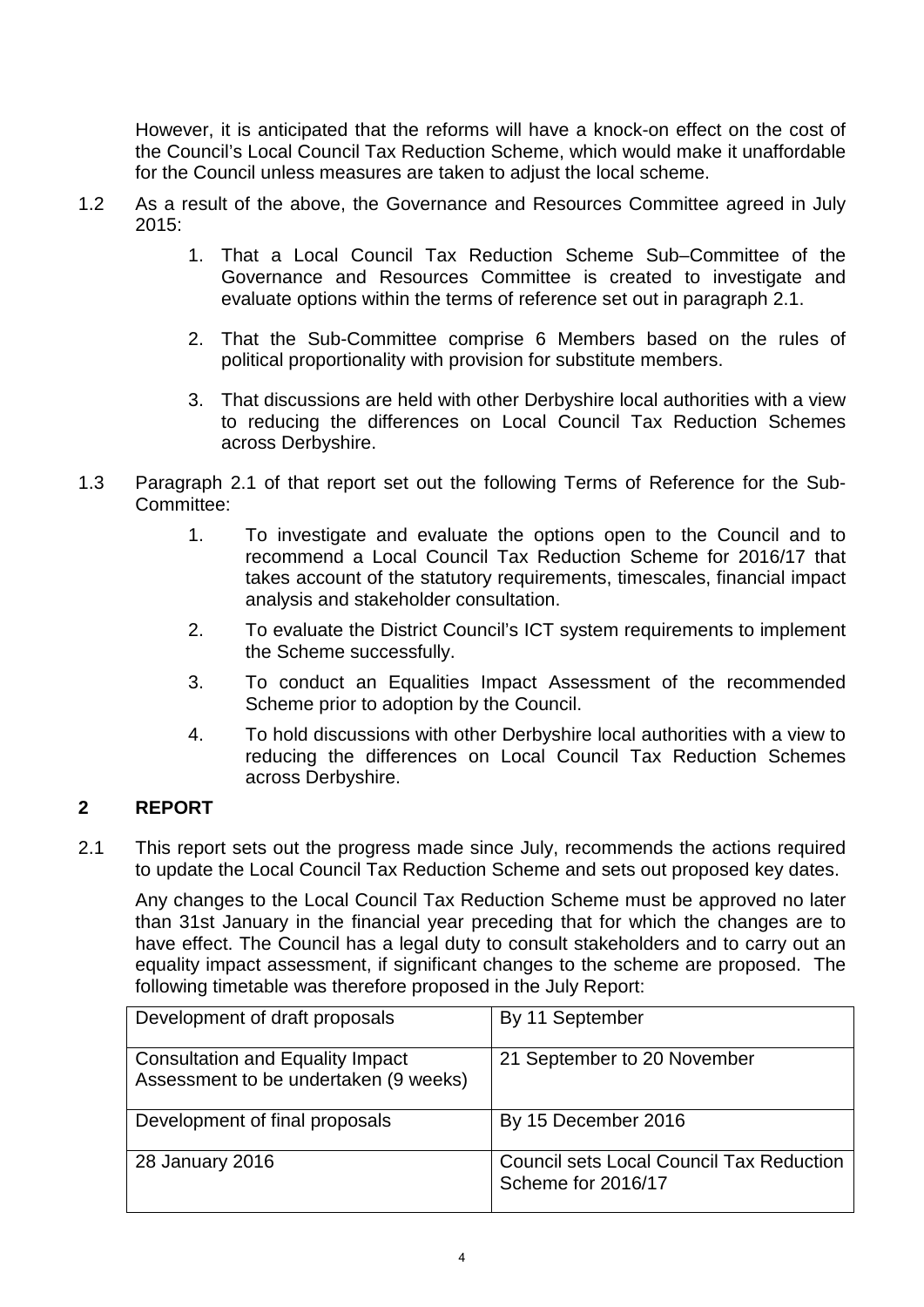- 2.2 Unfortunately, the first two of these deadlines have been missed. At the time of writing this report, the government has not laid the regulations relating to the welfare reforms. There is now insufficient time to investigate and evaluate the options open to the Council and to recommend a significantly revised Local Council Tax Reduction Scheme for 2016/17 that takes account of the statutory requirements, timescales, financial impact analysis and equality impact assessment and stakeholder consultation.
- 2.3 Initial calculations suggest that amending the scheme to avoid the financial consequences falling on Derbyshire Dales District Council could create a significant financial impact for some residents.
- 2.4 Legal advice is that if the impact of proposed changes is significant, then the Council has a duty to carry out public consultation. Unfortunately, the delay in the government setting the regulations means that there is now insufficient time available to carry out a thorough public consultation exercise for a significantly revised scheme for 2016/17, which would have to be approved before 31 January 2016.
- 2.5 It is therefore recommended that the scheme for 2016/17 should be updated to reflect only minor changes to the regulations, where public consultation would not be required.
- 2.6 It is estimated that not revising the scheme to take account of the government's welfare reforms will create a deficit on the Council Tax Collection Fund in the region of £100,000 to £125,000. Only about 15% (£15,000 to £19,000) falls on Derbyshire Dales District Council, with the bulk falling on Derbyshire County Council. The Chief Financial Officers of the major precepting authorities have been informed.
- 2.7 The Head of Resources has held a discussion with the Chief Financial Officers of other Derbyshire local authorities to seek their views on the possibility of reducing the differences on Local Council Tax Reduction Schemes across Derbyshire. It was established that the current schemes vary widely. Given this fact and the financial situation of the respective Councils, it was considered unlikely that a common scheme could be introduced across Derbyshire. However, there would be advantages in carrying out concurrent consultation across the county and this will be explored further.
- 2.8 It is suggested that when the government has laid the regulations for its welfare reforms, a report will be prepared for the Sub-Committee that will set out timescales for the following for **a local council tax reduction scheme for 2017/18**:

Development of draft proposals

Evaluation of the District Council's ICT system requirements to implement the Scheme successfully.

Sub-committee agreement on options to be taken forward for public consultation

Consultation and Equality Impact Assessment to be undertaken

Development of final proposals

Sub-committee agreement on revised scheme for 2017/18